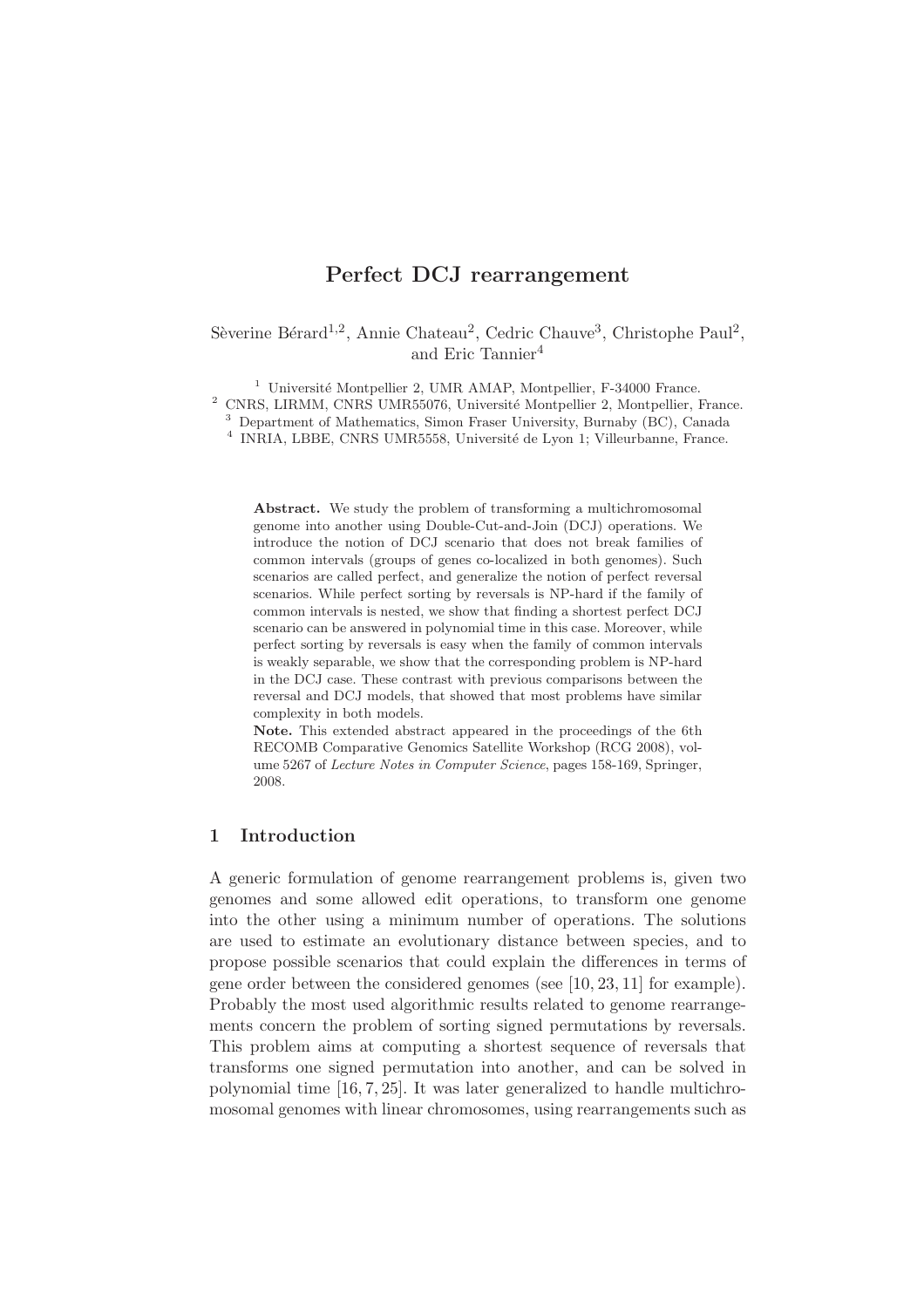translocations and chromosomes fusions and fissions [17]. Here, we study a more general rearrangement model on multichromosomal genomes, the Double-Cut-and-Join model (DCJ), that was considered in several recent works [28, 8, 2, 20, 21]. In this model, temporary circular chromosomes can be created, which allows to simulate rearrangements such as transpositions and block-interchanges using two consecutive DCJs [28].

Another way (than pure parsimony) of handling gene order data is to consider groups of genes that are co-localized with the homologous genes (genes having a single common ancestor) in the genomes of different species.These groups are likely together in the common ancestral genome and not disrupted during evolution. For two permutations, such groups of co-localized genes can be modeled by common intervals. Following the assumption that such common intervals are preserved during evolution leads naturally to the study of rearrangement scenarios that preserve common intervals. Such scenarios, which may not be shortest among all scenarios, are called perfect [14]. Computing a reversal scenario of minimum length that preserves a given subset of the common intervals of two signed permutations is NP-hard [14] and several papers have explored this problem, describing families of instances that can be solved in polynomial time [3, 4, 24, 13] and fixed-parameter tractable algorithms [4, 5].

When comparing algorithmic properties of the reversal and DCJ models, the classical problems seem to have similar behaviors: the distance and scenario computations can be solved in polynomial time, yet the best complexity varies for the latter by an  $O(\sqrt{n})$  factor [25,8]; the median problems are both NP-hard<sup>1</sup>. In this paper we extend the notion of perfect scenario to the DCJ model. We define a notion of scenario preserving common intervals that also allows to use the property of the DCJ model to create temporary circular chromosomes. While the general problem of computing a shortest DCJ scenario that preserves a family  $\mathcal F$  of common intervals (the  $F$ -perfect rearrangement problem) is still NP-hard, our results point to interesting differences between the reversal and DCJ models. If the family of common intervals is nested, we show that finding a perfect DCJ scenario of minimum length is solvable in polynomial time, while it is NP-hard for reversals [14]; if the family is *weakly separable*, we

<sup>&</sup>lt;sup>1</sup> The median problem consists in, given three genomes as an input, find a fourth one (the median) that minimizes the sum of the distance from the median to the three input genomes. This problem has been proved to be NP-hard for permutations in [12], and for multichromosomal genomes in [26].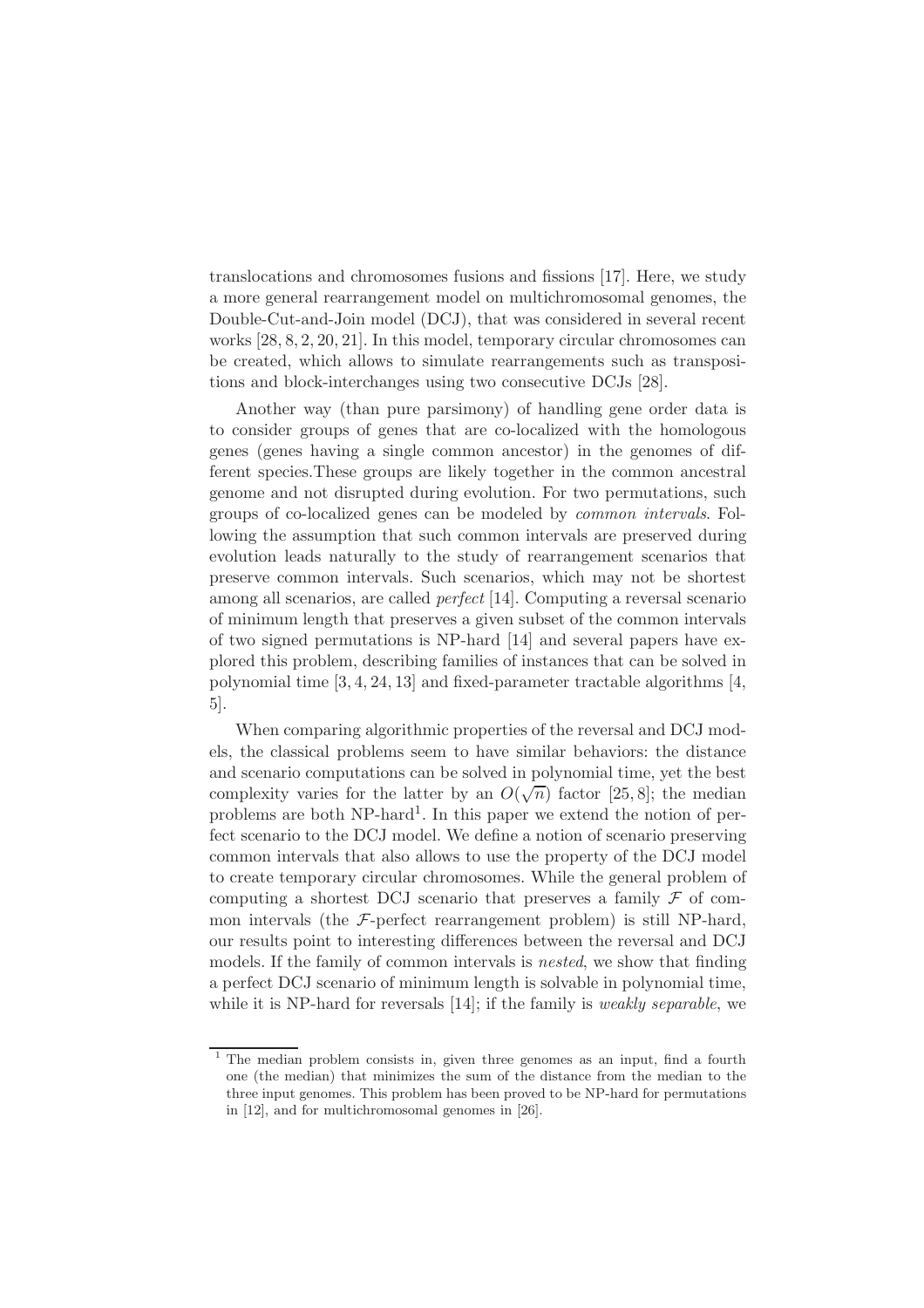show that the DCJ problem is NP-hard, while this case was solved in polynomial time for reversals [4].

The paper is organized as follows: in Section 2, we introduce genomes, DCJ operations and common intervals. Then in Section 3, we define perfect DCJ scenarios for multichromosomal genomes and describe some basic properties of such scenarios. In Section 4, we define the different properties of families of common intervals, that result in different complexity status for the perfect rearrangement problems. In Section 5, we describe a polynomial algorithm for the  $\mathcal{F}\text{-perfect rearrangement problem if }\mathcal{F}\text{ is}$ nested, and in Section 6, we prove NP-hardness of the general problem.

#### 2 Genomes, intervals and rearrangements

We follow the modeling of a genome used in  $[8]$ . A gene a is an oriented sequence of DNA, identified by its tail  $a_t$  and its head  $a_h$ . Tails and heads are the extremities of the genes. An adjacency is an unordered pair of gene extremities. A genome is a set of adjacencies on a set of genes. Each adjacency in a genome means that two gene extremities are consecutive on the DNA molecule. In a genome, each gene extremity is adjacent to zero or one other extremity. An extremity  $x$  that is not adjacent to any other extremity is called a *telomere*, and can be written as a *telomeric adjacency*  $xT$  with a symbol T (we use the same notation for all telomeres).

For a genome  $\Pi$  on a set of genes, we define the graph  $G_{\Pi}$ : its vertex set is the set of all gene extremities, and its edge set is composed of  $a_t a_b$ for every gene a, plus the adjacencies of  $\Pi$ , except telomeric adjacencies. An example of such a graph is drawn on Figure 1.



Fig. 1. The graph  $G_{\Pi^{ex}}$ , where  $\Pi^{ex}$  is given by the union of  $C_1$  ${T12_t, 12_h4_h, 4_t14_t, 14_h1_t, 1_h7_h, 7_t8_t, 8_hT}, C_2 = {3_t11_t, 11_h10_t, 10_h6_t, 6_h13_h, 13_t3_h}$ and  $C_3 = \{T9_t, 9_h2_t, 2_h5_h, 5_tT\}.$ 

The graph  $G_{\Pi}$  is composed of disjoint paths and cycles. Each connected component of  $G_{\Pi}$  is called a *chromosome* of  $\Pi$ . A chromosome is said to be *linear* if it is a path, and *circular* if it is a cycle.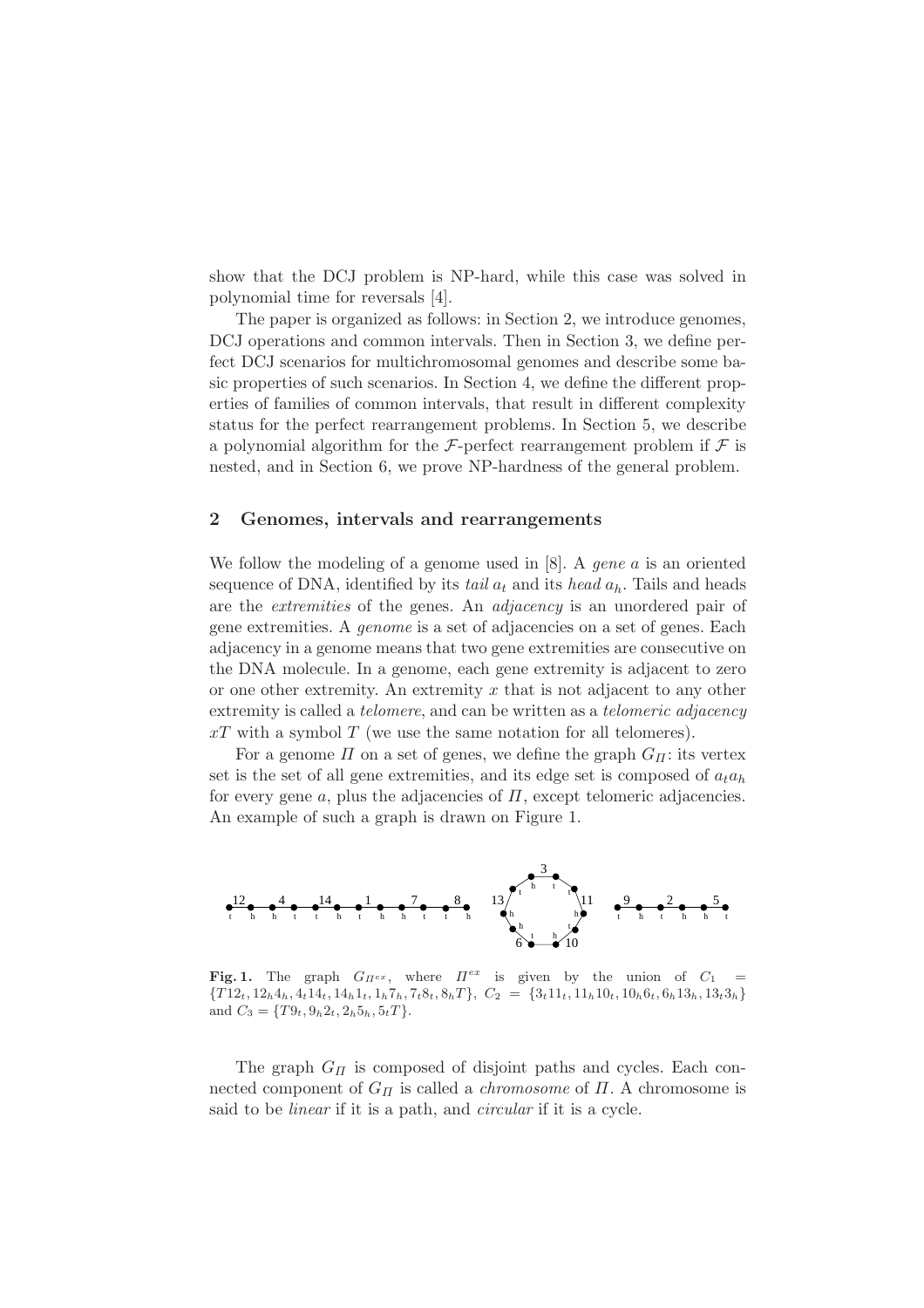An *interval* of  $\Pi$  is a set of genes  $I$ , such that the subgraph of  $G_{\Pi}$  induced by the extremities of genes in I is connected. For example,  $\{12, 4, 14, 1, 7, 8\}$  and  $\{14, 1, 7, 8\}$  are intervals of genome  $\Pi^{ex}$ , which is represented on Figure 1. An interval  $I$  is said to be a *common interval* of two genomes  $\Pi$  and  $\Gamma$  if it is an interval of both.

Given a genome  $\Pi$ , a Double-Cut-and-Join is an operation  $\rho$  acting on two adjacencies pq and rs of  $\Pi$  (p, q, r, s are gene extremities, some being possibly  $T$  symbols; in particular, we consider valid the adjacency  $TT$ ). The DCJ operation cuts both pq and rs and joins either pr and qs, or ps and qr, creating two new adjacencies. Examples of DCJ operations are shown in Figure 2.



Fig. 2. Two examples of DCJ operations. Left: the DCJ cuts  $4_t14_t$  and  $7_t8_t$  and joins  $4t_7t$  and  $14t_8t$  (it is a reversal). Right: the DCJ cuts  $14<sub>h</sub>1<sub>t</sub>$  and  $8<sub>h</sub>T$  and joins  $14<sub>h</sub>T$ and  $8_h 1_t$ . This operation produces a circular chromosome. The first operation breaks the interval  $I = \{1, 7, 8\}$  whereas the second preserves it.

A DCJ operation can reverse an interval in a genome, fuse two chromosomes into one, fisse one chromosome into two, or exchange two intervals from two different chromosomes, both containing a telomere (reciprocal translocation). Two consecutive DCJs may result in a block interchange (two intervals exchange their positions), or a transposition (if these two intervals are consecutive): the first DCJ extracts a set of genes and creates a circular chromosome, while the second DCJ reinserts these genes elsewhere in a chromosome. The DCJ operation is thus a very general framework, where temporary circular chromosomes allow to simulate a wide range of genome rearrangements, introduced by Yancopoulos *et al.* [28] and since adopted by many others [8, 20, 1], sometimes under the name "2-break rearrangements" [2].

A sequence S of k DCJ operations transforming one genome  $\Pi$  into another genome  $\Gamma$  is called a DCJ scenario of length k for the two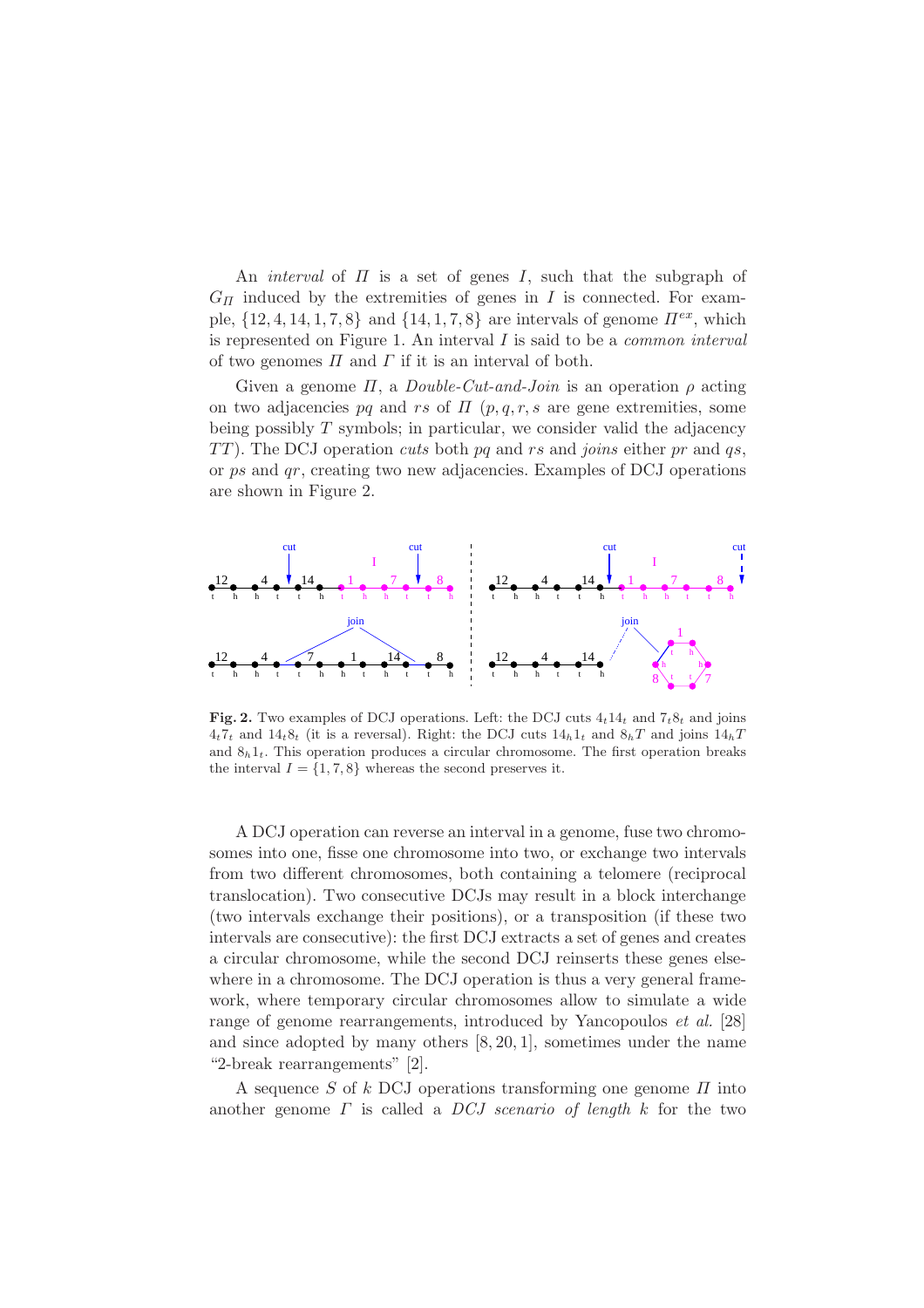genomes. The minimum number of DCJ operations needed to transform  $\Pi$  into  $\Gamma$  is the DCJ-distance and denoted by  $d(\Pi, \Gamma)$ .

## 3 Perfect DCJ scenarios

The adjacencies of a genome  $\Pi$  can be partitioned into three classes with respect to a subset I of its genes: an adjacency  $pq$  (p and q possibly being T symbols) is said to be *inside I* if the two genes of which p and q are extremities belong to  $I$ ; it is called *outside* if the two genes of which  $p$  and q are extremities do not belong to  $I$ ; it is a *border* adjacency if one of the genes of which  $p$  and  $q$  are extremities belongs to  $I$  but not the other. In these three definitions, a  $T$  symbol is considered to be outside  $I$ .

Note that an interval of  $\Pi$  has zero or two border adjacencies. Let I be any set of genes of a genome  $\Pi$ , which has at most two border adjacencies. A DCJ acting on  $\Pi$  preserves  $I$  if, in the resulting genome, I still has at most two border adjacencies. For example, on Fig. 2, the DCJ operation on the left does not preserve the interval  $\{1, 7, 8\}$  but the operation on the right does preserve this interval. A DCJ that does not preserve  $I$  is said to *break*  $I$ .

Given a family F of common intervals of two genomes  $\Pi$  and  $\Gamma$ , a DCJ scenario transforming  $\Pi$  into  $\Gamma$  is said to be  $\mathcal{F}\text{-perfect}$  if every DCJ preserves all intervals in  $\mathcal{F}$ . The  $\mathcal{F}$ -Perfect DCJ problem consists in, given  $\Pi$ ,  $\Gamma$  and  $\mathcal F$ , computing a  $\mathcal F$ -perfect DCJ scenario of minimum length transforming  $\Pi$  into  $\Gamma$ . When genomes are restricted to signed permutations (they have only one chromosome) and temporary circular chromosomes are not allowed, this definition coincides with the one of perfect scenarios of reversals [14, 3–5, 24, 13].

With this definition of  $F$ -perfect DCJ scenarios the elements of an interval  $I$  of  $\mathcal F$  can be not consecutive at some point of such a scenario, provided that the elements of  $I$  are split into at most one linear segment and possibly several circular segments. This allows to use the property of the DCJ model to create temporary circular chromosomes.

#### 4 Families of common intervals

Given two genomes  $\Pi$  and  $\Gamma$ , two common intervals are said to *overlap* if their intersection is not empty and none is contained in the other. A common interval I of  $\Pi$  and  $\Gamma$  is *strong* if I does not overlap any other common interval. It is maximal if it is strong and not contained in another common interval.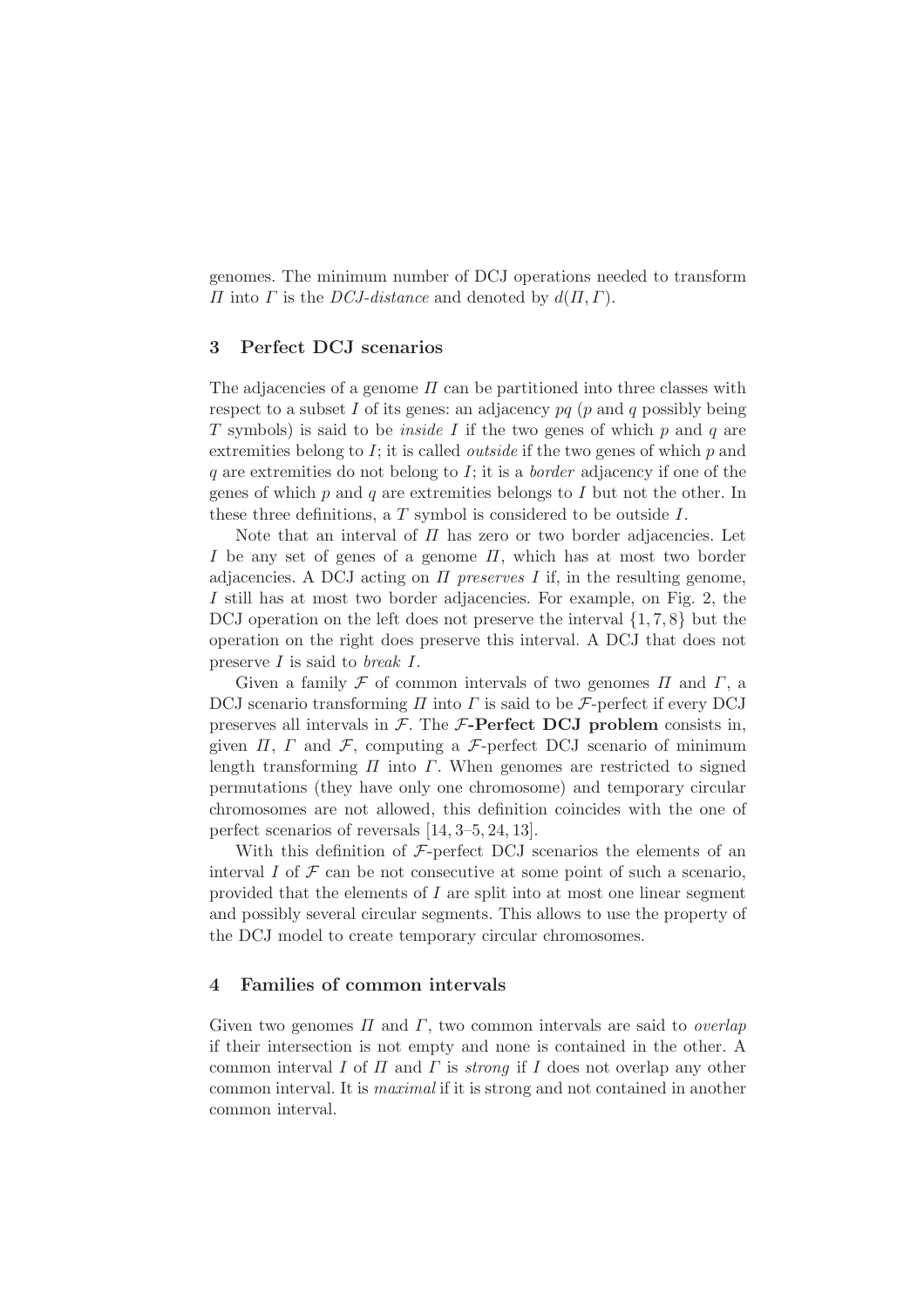A family  $\mathcal F$  of common intervals is *weakly partitive* if for every two overlapping intervals I and J of F,  $I \cup J$ ,  $I \cap J$ ,  $I - J$  and  $J - I$  belong to  $\mathcal{F}$ . We denote by  $\mathcal{F}^*$  the unique smallest weakly partitive family that contains  $\mathcal{F}; \, \mathcal{F}^*$  can be computed in polynomial time. It follows immediately from [4] that a DCJ scenario is  $\mathcal{F}$ -perfect if and only if it is  $\mathcal{F}^*$ -perfect. A family  $\mathcal F$  is called *nested* if every element of  $\mathcal F$  is strong (note this implies that  $\mathcal{F} = \mathcal{F}^*$ .  $\mathcal{F}$  is called *weakly separable* if every *strong* interval of  $F$  with at least three elements is the union of two overlapping intervals of  $\mathcal F$ . Of course, as soon as there are intervals of  $\mathcal F$  with at least three elements, the nested property and the weakly separable property are mutually exclusive.

By definition, the sub-family of strong intervals of  $\mathcal{F}^*$  for a family  $\mathcal F$ is nested. It follows that we can represent the strong common intervals of  $\Pi$  and  $\Gamma$  by a forest, in which each node is a strong common interval of  $\mathcal{F}^*$ , and its children are the maximal strong common intervals of  $\mathcal{F}^*$  it properly contains (see [4, 18]). Each component of this forest is a rooted tree, in which the root is a maximal common interval of  $\Pi$  and  $\Gamma$ . An example of such tree is given in Fig. 3. Given a maximum common interval, the tree can be computed in linear time and space [6, 18]. A node of the forest of strong intervals is called prime if it has at least four children and it properly contains no common interval including more than one of its children. It is linear if it has two elements or it is the union of two overlapping common intervals, both containing a subset of its children. Any strong interval of  $\mathcal{F}^*$  is either prime or linear (see for instance [4]).



Fig. 3. The tree that represents the strong common intervals of the maximal common interval  $I = \{12, 4, 14, 1, 7, 8\}$  of  $\Pi^{ex}$  and  $\Gamma^{ex}$ , given by the union of  $C_1 = \{T12_t, 12_h14_h, 14_t7_h, 7_t4_t, 4_h1_h, 1_t8_t, 8_h2_t, 2_h6_t, 6_hT\}$  and  $C_2 =$  ${T9t, 9h3t, 3h10t, 10h5t, 5h11h, 11t13h, 13tT}.$  Prime nodes are surrounded by an ellipse, while linear nodes are framed by a rectangle.

It is known [14] that given a nested family of common intervals  $\mathcal F$  of two permutations, it is NP-hard to compute a perfect scenario of reversals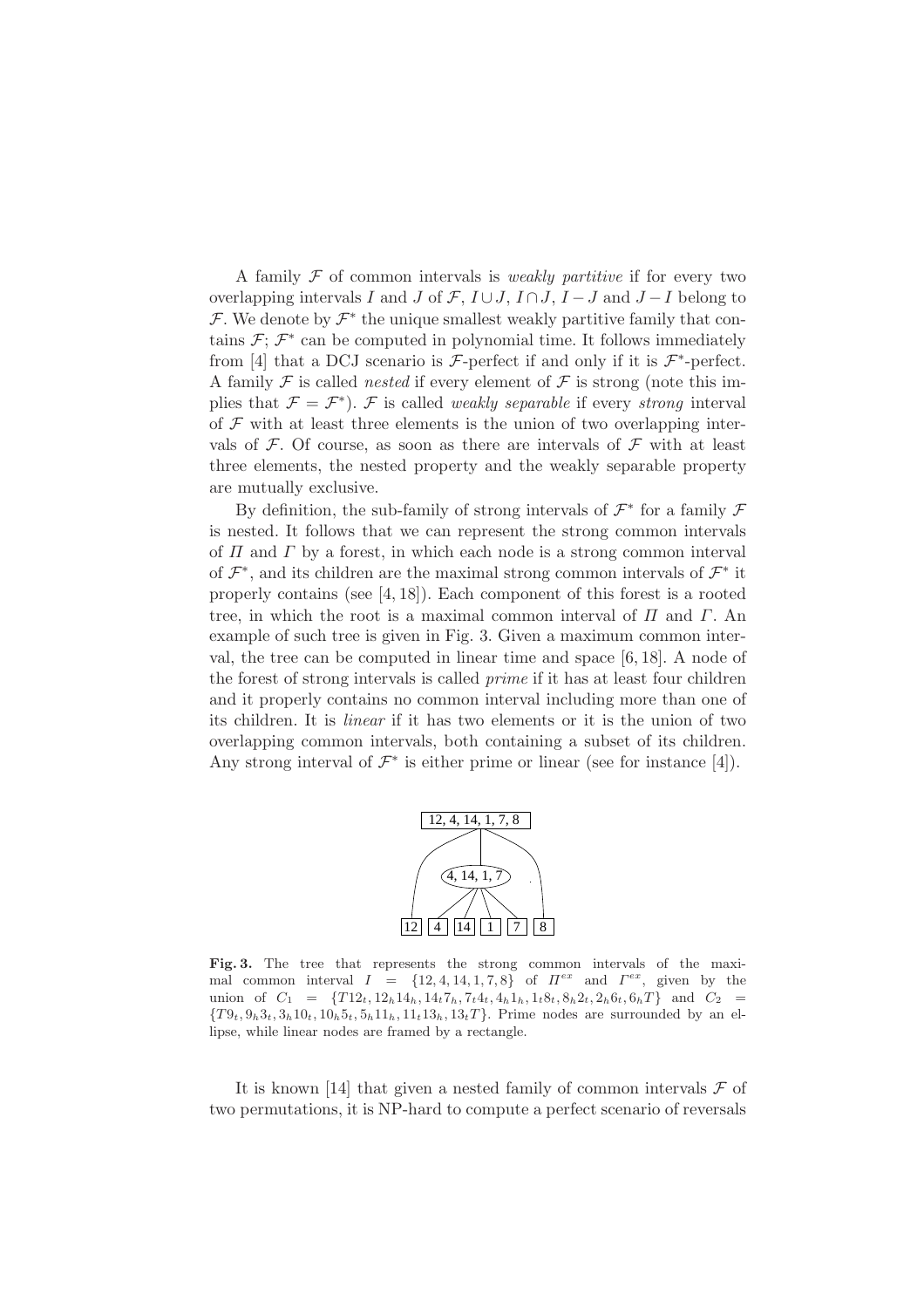of minimum length. Conversely, if  $\mathcal F$  is weakly separable<sup>2</sup>, the algorithm described in  $[4]$  computes an  $\mathcal{F}\text{-perfect reversal scenario in polynomial}$ time. We prove here the exact opposite results for multichromosomal genomes with DCJ operations.

# 5  $\mathcal F$  nested: A polynomial-time solvable case

We give here an algorithm to solve the  $\mathcal{F}\text{-perfect DCJ}$  problem if  $\mathcal F$  is a nested family.

Sorting an interval. We say that a common interval I is sorted in  $\Pi$  with respect to  $\Gamma$  if the set of adjacencies inside I in  $\Pi$  contains the set of adjacencies inside I in  $\Gamma$ . If a DCJ scenario results in a genome where I is sorted, we say that this scenario sorts I.

We can distinguish different kinds of DCJ with respect to a common interval I. A DCJ  $\rho$  cuts *inside I* if it cuts either two inside adjacencies or one inside and one border adjacency. On the contrary, a DCJ  $\rho$  cuts outside I if it cuts either two outside adjacencies, one outside and one border adjacency, two border adjacencies, or one inside and one outside adjacency in the case  $I$  does not have any border adjacency. Note that a DCJ does not break I if and only if it cuts inside or outside I.

**Lemma 1.** If a DCJ scenario  $S_0$  between two genomes  $\Pi$  and  $\Gamma$  does not break a common interval I, then there exists a DCJ scenario  $S = S_1S_2$ of same length as  $S_0$  for which all operations in  $S_1$  cut inside I and all operations in  $S_2$  cut outside I.

This lemma, that is an equivalent to a lemma stated for reversals in  $[14]$ , implies that the DCJs that sort I may always be applied before the ones that rearrange the remaining of the genome.

Outline of the algorithm. The algorithm can be decomposed into three main steps:

1. Compute the maximal common intervals of  $\Pi$  and  $\Gamma$ . This can be done by computing the maximal common connected components of  $G_{\Pi}$  and  $G_{\Gamma}$ , with techniques presented for example in [15].

<sup>&</sup>lt;sup>2</sup> The terminology *weakly separable* is inspired by the notion of separable permutations, that are the permutations whose common intervals with the identity define a strong interval tree with no prime node. For a weakly separable family of common intervals, the strong intervals forest can have prime nodes, but no edge can be incident to two prime nodes, and these prime nodes belong to  $\mathcal{F}^*$  but not  $\mathcal F$  and are then only implicitly defined by  $\mathcal{F}.$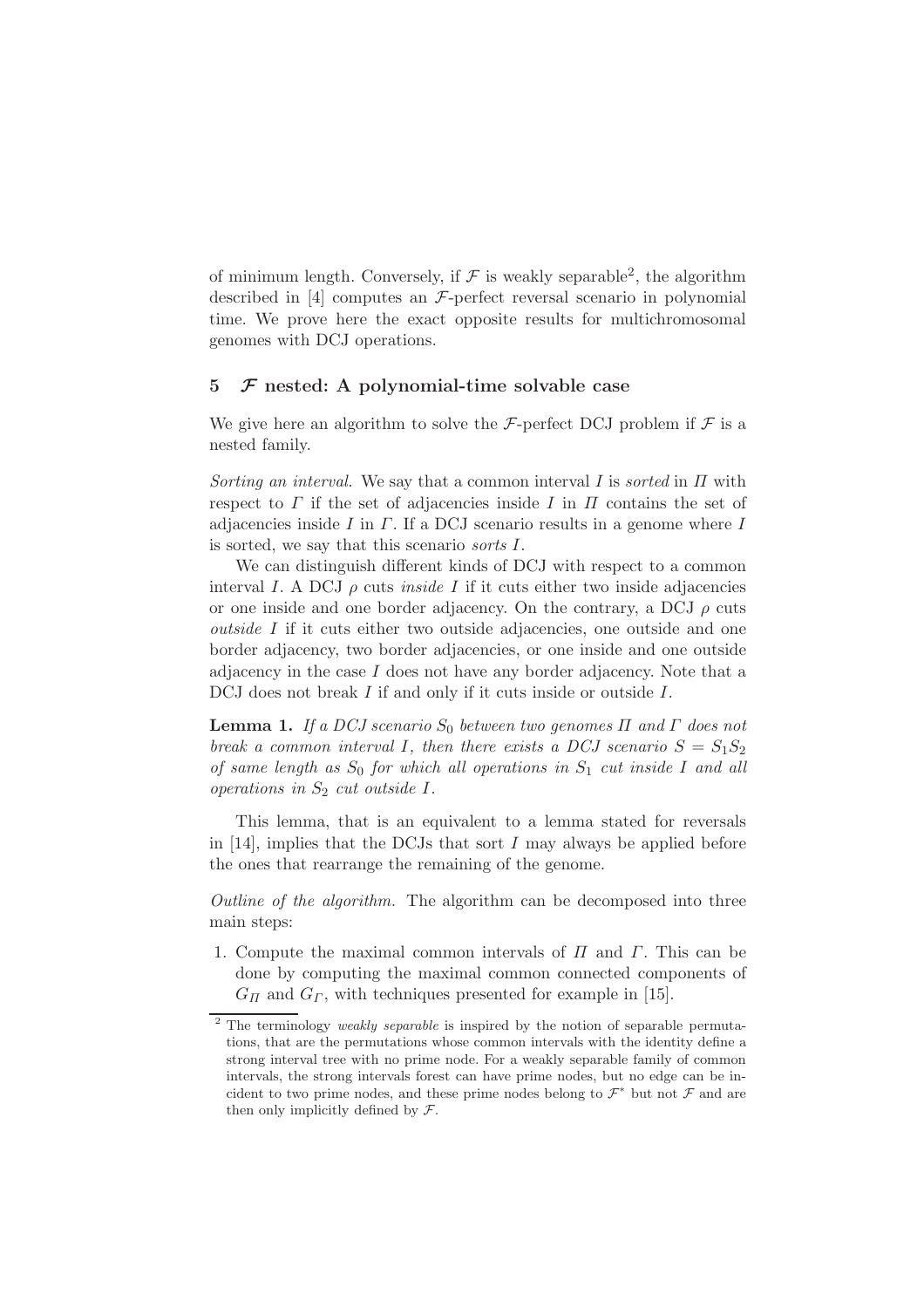- 2. For each maximal common interval I, compute the tree of (strong) intervals that lie in I. By a preorder traversal of this tree, sort each node assuming its children have been sorted, by a technique we describe further.
- 3. Finally, after all maximal common intervals have been sorted, compute a parsimonious series of DCJ that creates all the remaining adjacencies of  $\Gamma$ , that are not inside any maximal common interval, for example with the technique described in [8].

The first and last step use known techniques that are described in the literature. The core of our method is the second step, which we now describe into details. Lemma 1 implies that a perfect scenario between two genomes can be computed during a preorder traversal of each tree of common intervals in such a way that, when processing a node  $I$ , all its children are already sorted with respect to  $\Gamma$ .

The sorting direction of an interval. We now consider a strong common interval I of  $\Pi$  and  $\Gamma$ . If I has border adjacencies in  $\Pi$  let  $x_{\Pi}$  and  $y_{\text{H}}$  be the extremities of genes that are not in I and belong to the two border adjacencies of I in  $\Pi$  (they may be T symbols). If I has no border adjacencies in  $\Pi$ , let  $x_{\Pi} = y_{\Pi} = T$ . If I has border adjacencies in  $\Gamma$ , let  $m<sub>Γ</sub>$  and  $M<sub>Γ</sub>$  be the extremities of genes that are in I and belong to the two border adjacencies of  $I$  in  $\Gamma$ .

We wish to sort the interval I with respect to  $\Gamma$ , that is we want to obtain a genome  $\Pi'$  from  $\Pi$  which contains every adjacency inside  $I$  in  $\Gamma$ . We will use only DCJs that cut inside  $I$ , so in  $\Pi'$ , there is a limited number of possibilities regarding the border adjacencies of I in  $\Pi'$ . If I has no border adjacencies in  $\overline{\Gamma}$ , the set of adjacencies in  $\Pi'$  is unambiguous: it is the set of adjacencies inside I in  $\Gamma$ , plus the adjacency  $x_{\Pi}y_{\Pi}$ . But if I has border adjacencies in  $\Gamma$ , there are three possibilities for the border adjacencies:

- 1.  $x_{\Pi}m_{\Gamma}$  and  $M_{\Gamma}y_{\Pi}$  are adjacencies in  $\Pi'$ , and in this case we say that I is sorted *positively*;
- 2.  $x_{\Pi}M_{\Gamma}$  and  $m_{\Gamma}y_{\Pi}$  are adjacencies in  $\Pi'$ , and in this case  $\Pi$  is sorted negatively;
- 3.  $m_{\Gamma} M_{\Gamma}$  and  $x_{\Pi} y_{\Pi}$  are adjacencies in  $\Pi'$ , and in this case  $\Pi$  is sorted neutrally

The way I is sorted is called its *sorting direction*  $3$  in  $\Pi'$ .

<sup>&</sup>lt;sup>3</sup> Note that the notions of positive or negative sorting direction of a common interval are strongly related to the choice of gene extremities  $x_{\Pi}$ ,  $y_{\Pi}$ ,  $m_{\Gamma}$  and  $M_{\Gamma}$  (two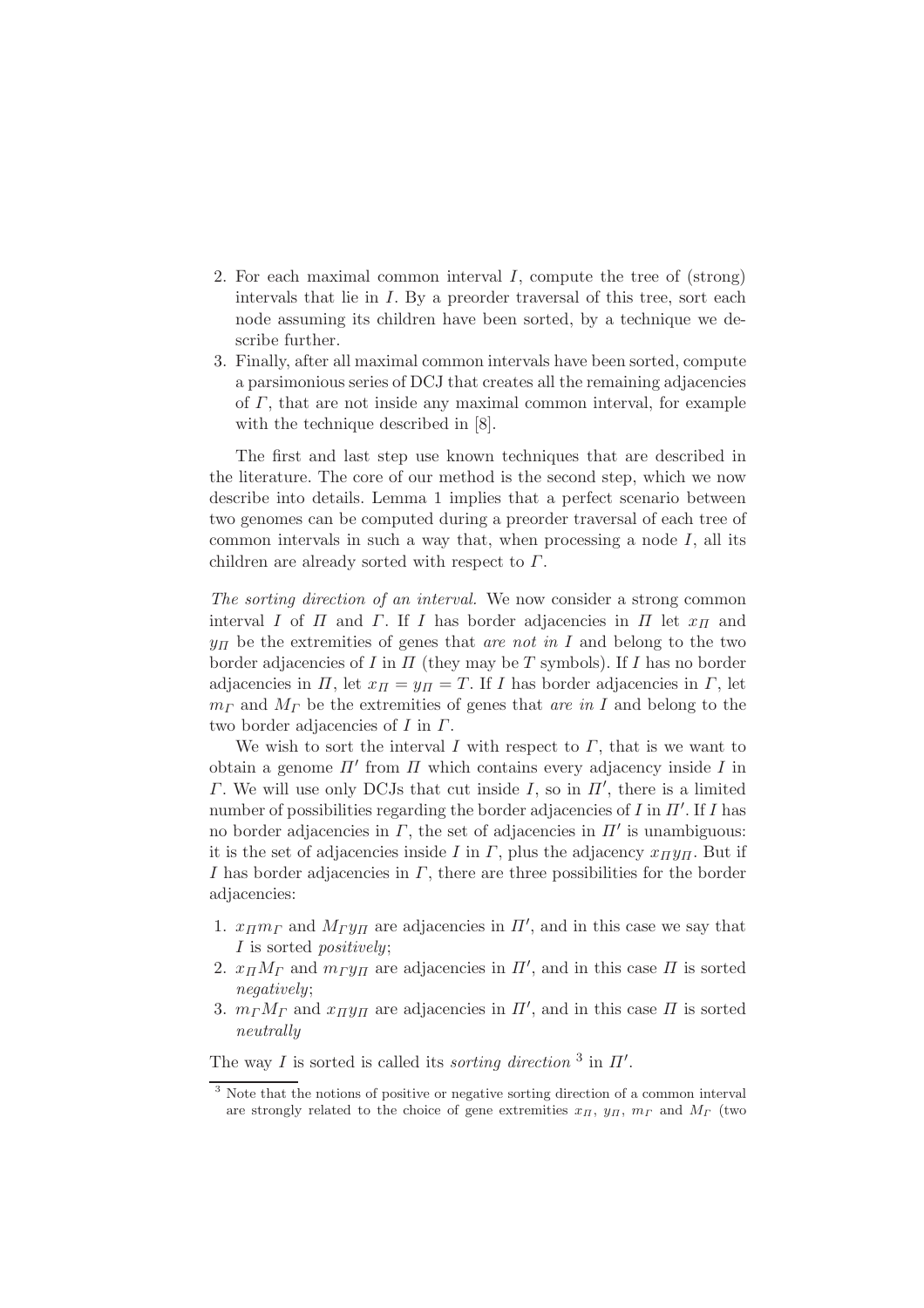We denote by  $\Pi \setminus I^+$  (resp.  $\Pi \setminus I^-$  and  $\Pi \setminus I^N$ ) the genome obtained from  $\Pi$ , in which I is sorted positively (resp. negatively and neutrally) with respect to  $\Gamma$ . Note that  $\Pi \setminus I^N$  contains a circular chromosome. It is clear that  $d(\Pi \setminus I^-, \Pi \setminus I^+) = d(\Pi \setminus I^-, \Pi \setminus I^N) = d(\Pi \setminus I^+, \Pi \setminus I^N) = 1$ .

As it was shown in [5] for the reversal model, the main difficulty for sorting a genome while preserving common intervals is to choose among the sorting directions of these intervals. The following lemma greatly simplifies this choice in the DCJ model.

**Lemma 2.** Let  $\Pi$  and  $\Gamma$  be two genomes and let  $I$  be a set of genes that has two border adjacencies in  $\Gamma$  and at most two in  $\Pi$ . Then one and only one of the three following possibilities holds:

- $d(\Pi, \Pi \setminus I^+) = d(\Pi, \Pi \setminus I^-) 1 = d(\Pi, \Pi \setminus I^N) 1$  and  $d(\Pi, \Gamma) =$  $d(\Pi, \Pi \setminus I^+) + d(\Pi \setminus I^+, \Gamma);$  $- d(\Pi, \Pi \setminus I^-) = d(\Pi, \Pi \setminus I^+) - 1 = d(\Pi, \Pi \setminus I^N) - 1$  and  $d(\Pi, \Gamma) =$
- $d(\Pi, \Pi \setminus I^-) + d(\Pi \setminus I^-, \Gamma);$
- $d(\Pi, \Pi \setminus I^N) = d(\Pi, \Pi \setminus I^+) 1 = d(\Pi, \Pi \setminus I^-) 1$  and  $d(\Pi, \Gamma) =$  $d(\Pi, \Pi \setminus I^N) + d(\Pi \setminus I^N, \Gamma).$

The algorithm. This yields a method for sorting a maximal common interval, where the DCJ operations to apply can be computed using the algorithm presented in [8]:

Algorithm 1: F-Perfect sorting of a maximal common interval I of genomes  $\Pi$  and  $\Gamma$ , given the strong interval tree  $T$  of a nested family  $\mathcal F$  of common intervals in  $I$ .

LET  $\Pi' = \Pi$ FOR each interval  $I' \subseteq I$  of  $\overline{II}$  and  $\overline{I'}$  in a post-traversal order of  $\overline{T}$ {Note: all children of  $I'$  are sorted} **IF** I' has no border adjacencies in  $\Gamma$  {Note: possible only if  $I' = I$ } Sort  $I'$  with a minimum number of DCJs inside  $I'$  and outside its children Else Compute  $k = \min(d(\Pi', \Pi' \setminus I'^+), d(\Pi', \Pi' \setminus I'^-), d(\Pi', \Pi' \setminus I'^N))$ Sort  $I'$  with  $k$  DCJs inside  $I'$  and outside its children **LET**  $\Pi'$  denote the resulting genome.

**Lemma 3.** Given two genomes  $\Pi$  and  $\Gamma$ , a nested family  $\mathcal F$  of common intervals and a maximal element  $I$  of  $\mathcal{F}$ , Algorithm 1 computes a DCJ scenario that sorts I with respect to  $\Gamma$  and preserves all the intervals of  $F$  contained in  $I$ . The scenario is minimum, and no scenario achieves the same number of operations and sorts I with another direction.

different choices are possible, and it will swap the positive and negative sorts). We choose arbitrarily and independently for all strong intervals.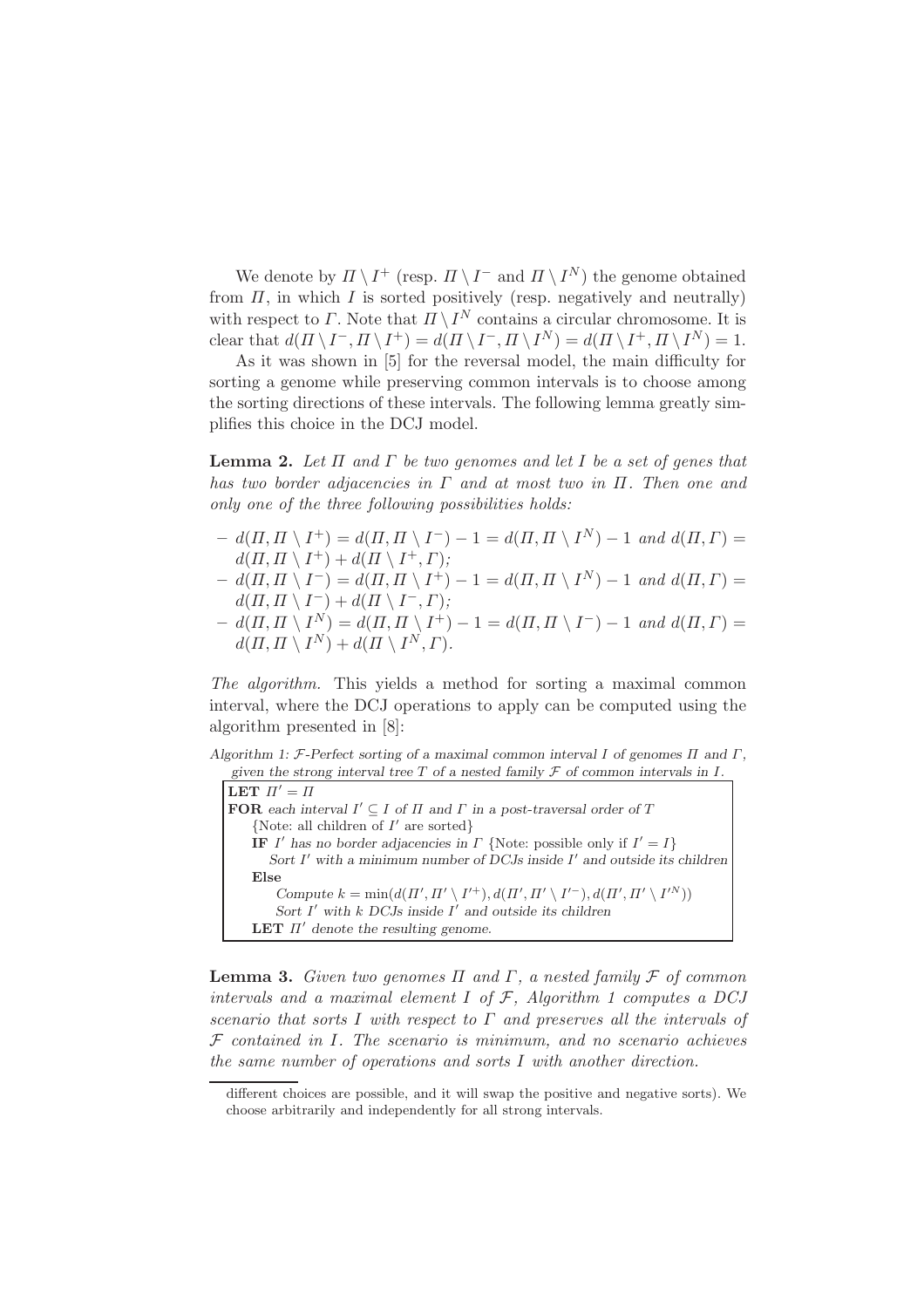Lemma 2, together with Lemma 3, provides the general result:

**Theorem 1.** Given two genomes  $\Pi$  and  $\Gamma$  on n genes, and a nested family  $F$  of common intervals, a minimum  $F$ -perfect scenario of length  $d(\Pi, \Gamma)$  can be computed in time  $O(n^2)$ .

Note that this result defines a class of instances where a perfect scenario is also parsimonious. These instances are defined only in terms of the structure of the considered common intervals and not in terms of their breakpoint graph, which differs from similar results in the reversal model [3, 24, 13].

# 6  $\mathcal F$  general (even weakly separable): A hardness result

In general, the problem of  $\mathcal{F}\text{-perfect DCJ rearrangement}$  is hard, and even with weakly separable families of common intervals. This is the DCJ version of NP-hardness for reversals [14], but contrasts with the linear time solution when  $\mathcal F$  is supposed to be weakly separable [4].

**Theorem 2.** The F-perfect DCJ problem is NP-hard, even if  $F$  is weakly separable.

The NP-hardness proof relies on a very simple pattern: it uses the fact that it is possible to sort an interval of shape  $(3\ 2\ 1)$  in  $\Pi$  and  $(1\ 2\ 3)$  in  $\Gamma$  either neutrally or negatively in three operations, and it is impossible to choose between the two directions. No DCJ scenario sorts this pattern positively in less than 4 operations, while preserving the intervals  $\{1, 2\}$ and {2, 3}. From this, we can deduce two interesting remarks that will be developed in an extended version of this paper:

- The behavior of this perfect DCJ problem is different from the perfect rearrangement problem where temporary circular chromosomes have to be reinserted immediately to simulate block-interchanges. Indeed, for the latter, a block interchange would have sorted (3 2 1) into (1 2 3) while preserving all intervals. It is not the case when the blockinterchange has to be simulated by two consecutive DCJs. This points an interesting difference between DCJ problems and block-interchange problems, and calls for further thoughts on the relationship between the DCJ model and the reversals and block-interchange model.
- The pattern that causes NP-hardness is limited to linear strong intervals with three elements. It is then possible to devise FPT algorithms based on the number of such patterns in the genomes. Like the FPT algorithms for reversals [4, 5], this should lead to efficient algorithms to solve the perfect DCJ problem.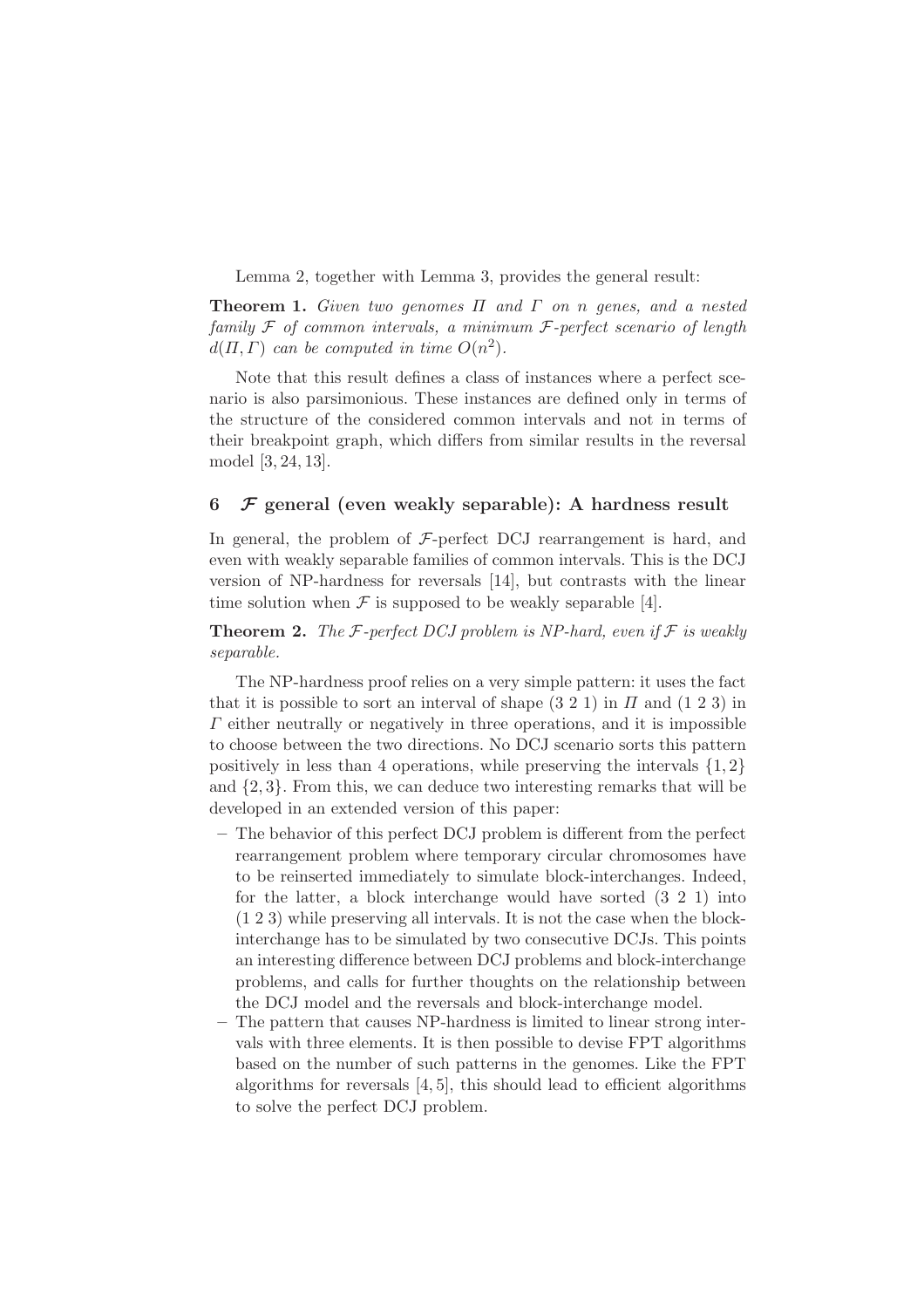# 7 Conclusion

We proved in this paper that  $\mathcal{F}\text{-perfect sorting}$  by DCJ is NP-hard in general, and even if  $\mathcal F$  is a weakly separable family of common intervals. On the other hand, it has a polynomial time solution when  $\mathcal F$  is nested. This contrasts with perfect sorting by reversals that is hard if  $\mathcal F$  is nested, and easy if  $\mathcal F$  is a weakly separable. The key to these results is the ability of DCJ to create temporary circular chromosomes, that was already the important factor in the fact that sorting with DCJ is simpler than with reversals [8]. This illustrates that the DCJ model, both by its combinatorial simplicity and its pertinence for modeling genome rearrangements, offers an interesting way to attack several genome rearrangement problems [22, 27].

In an extended version of this paper, we will describe a fixed parameter polynomial algorithm for the problem of perfect DCJ rearrangement, using the number of patterns used in the NP-hardness proof as a parameter. A natural problem that could benefit from such an algorithm is the perfect reversal median [9], or perfect DCJ-median [1, 19]. We also plan to investigate the relationships between the general DCJ model and the reversal/translocation/block-interchange model, as the problem of computing a perfect scenario seems to be the first one where these two models differ. This seems to be surprising, as those two models have always been considered to be equivalent, since two DCJs simulate block-interchanges. We will also address the case of genomes with circular chromosomes using the notion of PC-trees [18]. Eventually, the algorithm we describe for nested families of common intervals runs in quadratic time, but we think there is a linear time solution, with a smart treatment of prime nodes.

#### Acknowledgments

C. Chauve is supported by grants from NSERC and SFU. C. Paul is supported by the ANR grant ANR-O6-BLAN-0148-01 "GRAAL". E. Tannier is funded by ANR JC05 49162 "REGLIS" and NT05-3 45205 "GE-NOMICRO". A. Chateau is supported by the ANR BLAN07-1\_185484 "CoCoGen".

### References

1. Z. Adam and D. Sankoff. The ABC of MGR with DCJ. Evol. Bioinformatics, 4:69–74, 2008.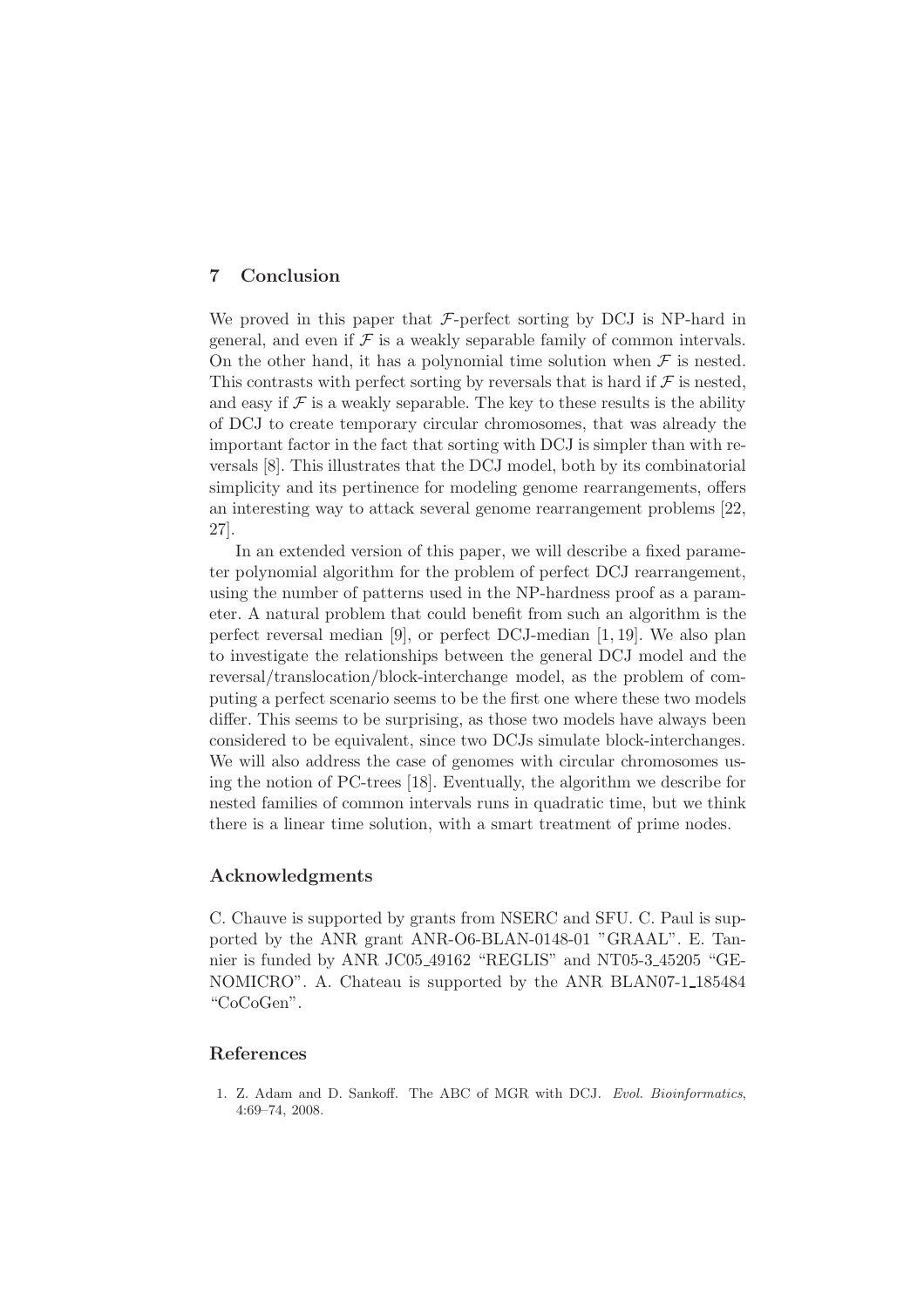- 2. M. Alekseyev and P. Pevzner. Multi-break rearrangements and chromosomal evolution. Theor. Comput. Sci., 2008. In press.
- 3. S. B´erard, A. Bergeron, and C. Chauve. Conservation of combinatorial structures in evolution scenarios. In RCG 2004, volume 3388 of LNCS/LNBI, pages 1–14, 2004.
- 4. S. B´erard, A. Bergeron, C. Chauve, and C. Paul. Perfect sorting by reversals is not always difficult. IEEE/ACM Trans. Comput. Biol. Bioinform., 4:4–16, 2007.
- 5. S. B´erard, C. Chauve, and C. Paul. A more efficient algorithm for perfect sorting by reversals. Inform. Proc. Letters, 106:90–95, 2008.
- 6. A. Bergeron, C. Chauve, F. de Montgolfier, and M. Raffinot. Computing common intervals of k permutations, with applications to modular decomposition of graphs. In ESA 2005, volume 3669 of LNCS, pages 779–790, 2005.
- 7. A. Bergeron, J. Mixtacki, and J. Stoye. Mathematics of Evolution and Phylogeny, chapter The inversion distance problem. Oxford University Press, 2005.
- 8. A. Bergeron, J. Mixtacki, and J. Stoye. A unifying view of genome rearrangements. In WABI 2006, volume 4175 of LNCS/LNBI, pages 163–173, 2006.
- 9. M. Bernt, D. Merkle, and M. Middendorf. A fast and exact algorithm for the perfect reversal median. In ISBRA 2007, volume 4463 of LNCS/LNBI, pages 305– 316, 2007.
- 10. G. Bourque and P. Pevzner. Genome-scale evolution: reconstructing gene orders in the ancestral species. Genome Res., 12:26–36, 2002.
- 11. M. Braga, M.-F. Sagot, C. Scornavacca, and E. Tannier. Exploring the solution space of sorting by reversals with experiments and an application to evolution. IEEE/ACM Trans. Comput. Biol. Bioinform., 2008.
- 12. A. Caprara. The reversal median problem. INFORMS J. Comp., 15:93–113, 2003.
- 13. Y. Diekmann, M.-F. Sagot, and E. Tannier. Evolution under reversals: Parsimony and conservation of common intervals. IEEE/ACM Trans. Comput. Biol. Bioinform., 4:301–109, 2007.
- 14. M. Figeac and J.-S. Varré. Sorting by reversals with common intervals. In WABI 2004, volume 3240 of LNCS/LNBI, pages 26–37, 2004.
- 15. M. Habib, C. Paul, and M. Raffinot. Common connected components of interval graphs. In CPM 2004, volume 3109 of LNCS, pages 347–358, 2004.
- 16. S. Hannenhalli and P. Pevzner. Transforming cabbage into turnip: Polynomial algorithm for sorting signed permutations by reversals. J. ACM, 46:1–27, 1999.
- 17. S. Hannenhalli and P. A. Pevzner. Transforming men into mice: polynomial algorithm for genomic distance problem. In FOCS 1995, pages 581–592, 1995.
- 18. W.-L. Hsu and R. M. McConnell. PC trees and circular-ones arrangements. Theor. Comput. Sci., 296:99–116, 2003.
- 19. R. Lenne, C. Solnon, T. Stutzle, E. Tannier, and M. Birattari. Reactive stochastic local search algorithms for the genomic median problem. In EVOCOP 2008, volume 4972 of LNCS, pages 266–276, 2008.
- 20. Y. Lin and al. An efficient algorithm for sorting by block-interchange and its application to the evolution of vibrio species. J. Comput. Biol., 12:102–112, 2005.
- 21. L. Lu, Y. Huang, T. Wang, and H.-T. Chiu. Analysis of circular genome rearrangement by fusions, fissions and block-interchanges. BMC Bioinformatics, 7:295, 2006.
- 22. J. Mixtacki. Genome halving under DCJ revisited. In COCOON 2008, 2008.
- 23. W. Murphy and et al. Dynamics of mammalian chromosome evolution inferred from multispecies comparative maps. Science, 309:613–617, 2005.
- 24. M.-F. Sagot and E. Tannier. Perfect sorting by reversals. In COCOON 2005, volume 3595 of LNCS, pages 42–51, 2005.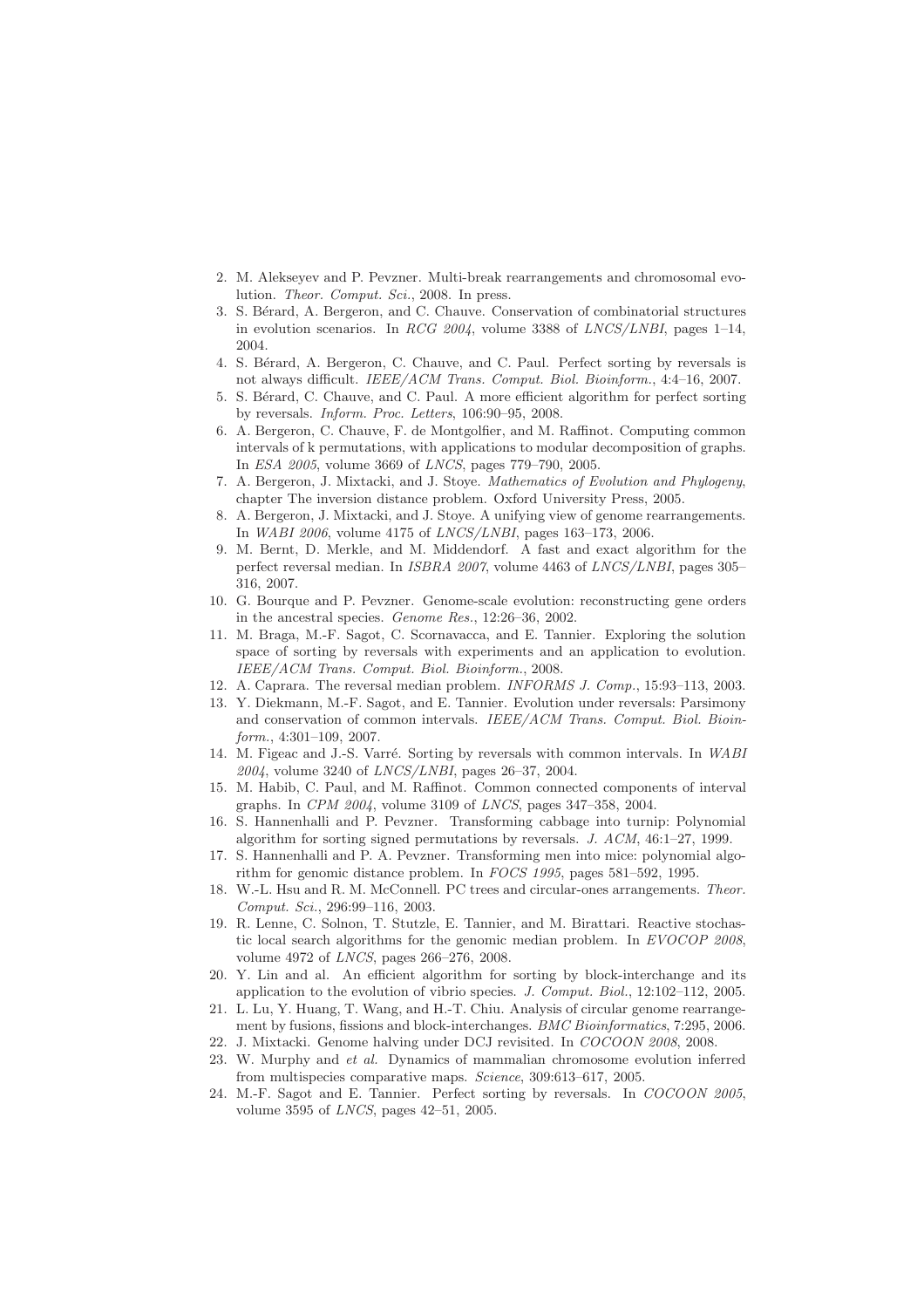- 25. E. Tannier, A. Bergeron, and M.-F. Sagot. Advances on sorting by reversals. Discrete Appl. Math., 155:881–888, 2007.
- 26. E. Tannier, C. Zheng, and D. Sankoff. Multichromosomal genome median and halving problems. In Proceedings of WABI'08, 2008.
- 27. R. Warren and D. Sankoff. Genome halving with double cut and join. In APBC 2008, pages 231–240, 2008.
- 28. S. Yancopoulos, O. Attie, and R. Friedberg. Efficient sorting of genomic permutations by translocation, inversion and block interchange. Bioinformatics, 21:3340– 3346, 2005.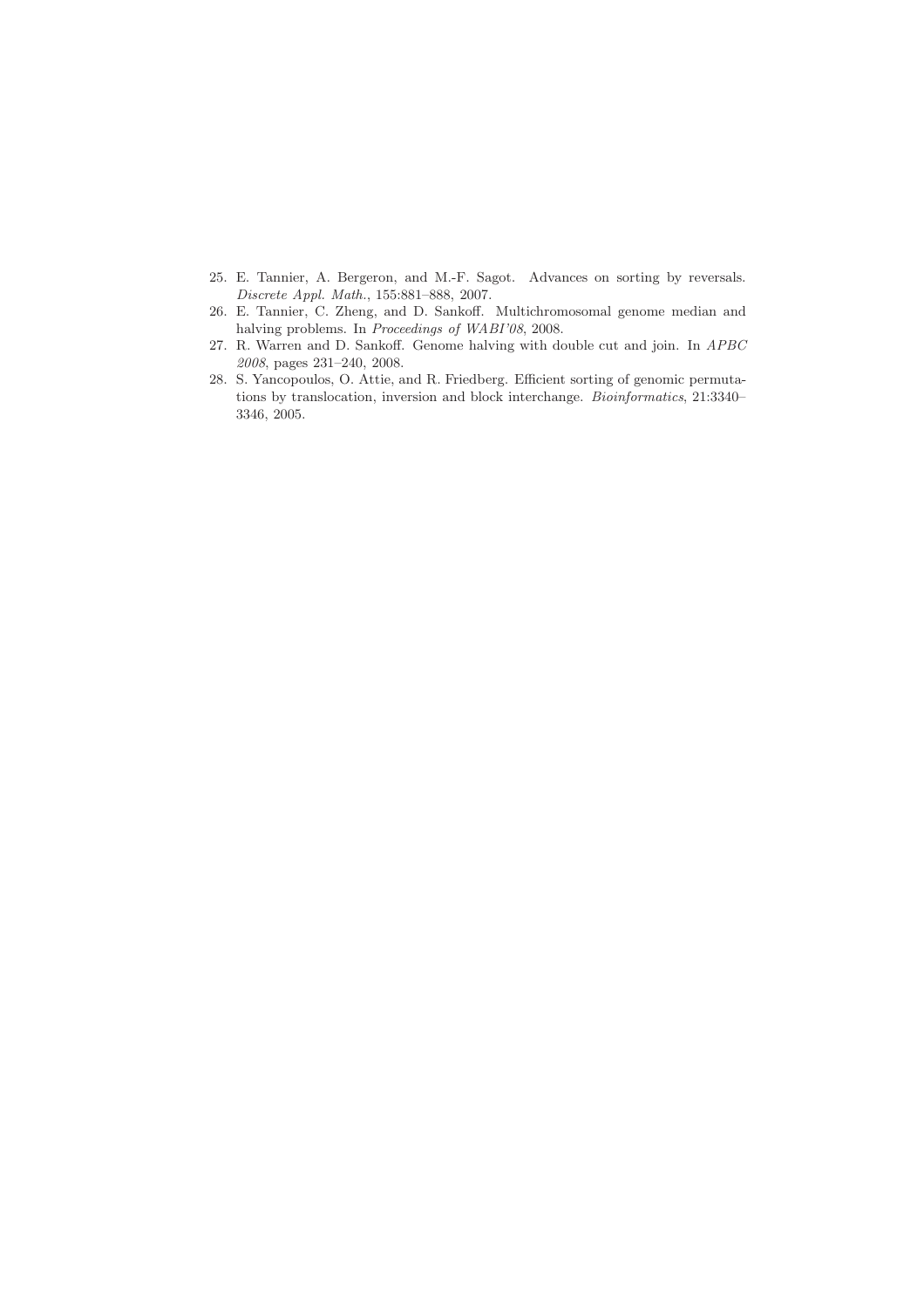## A The DCJ distance and the breakpoint graph

The formula for the DCJ distance based on the breakpoint graph is much used in the proofs of our results. The *breakpoint graph* of two genomes  $\Pi$ and  $\Gamma$  on the same set of genes, denoted by  $BP(\Pi, \Gamma)$ , is the bipartite graph which vertex set is the set of extremities of the genes, and in which there is an edge between two vertices x and y if  $xy$  is an adjacency in either  $\Pi$  (these are  $\Pi$ -edges) or  $\Gamma$  ( $\Gamma$ -edges). Note that  $T$  symbols do not participate. Vertices in this graph have degree zero, one or two; so the graph is a set of paths and cycles, where some paths may have no edge (see Fig. 4).



Fig. 4. The breakpoint graph of the genomes  $\Pi^{ex}$  (see Figure 1) and  $\Gamma^{ex}$ , given by the union of  $C_1 = \{T12_t, 12_h14_h, 14_t7_h, 7_t4_t, 4_h1_h, 1_t8_t, 8_h2_t, 2_h6_t, 6_hT\}$  and  $C_2 =$  $\{T9t, 9h3t, 3h10t, 10h5t, 5h11h, 11t13h, 13tT\}$ .  $\Pi^{ex}$ -edges are dotted lines, and  $\Gamma^{ex}$ edges are plain lines.

The DCJ-distance is immediately readable from the breakpoint graph, as stated by Theorem 3, that restates the main result of [8] in terms of the breakpoint graph in place of the *adjacency graph*<sup>4</sup>.

**Theorem 3.** [8] For two genomes  $\Pi$  and  $\Gamma$ , let  $c(\Pi, \Gamma)$  be the number of cycles of the breakpoint graph  $BP(\Pi, \Gamma)$ , and  $p(\Pi, \Gamma)$  be the number of paths with an even number of edges. The DCJ distance is

$$
d(\Pi,\Gamma) = n - \left(c(\Pi,\Gamma) + \frac{p(\Pi,\Gamma)}{2}\right).
$$

The basis for this result is Lemma 4, that is implicit in [8], and states that any – greedy – DCJ that creates an adjacency that is present in  $\Gamma$ but not in  $\Pi$  is optimal.

<sup>&</sup>lt;sup>4</sup> The breakpoint graph  $BP(\Pi, \Gamma)$ , introduced for permutations in [16], is the linegraph of the adjacency graph introduced in [8].